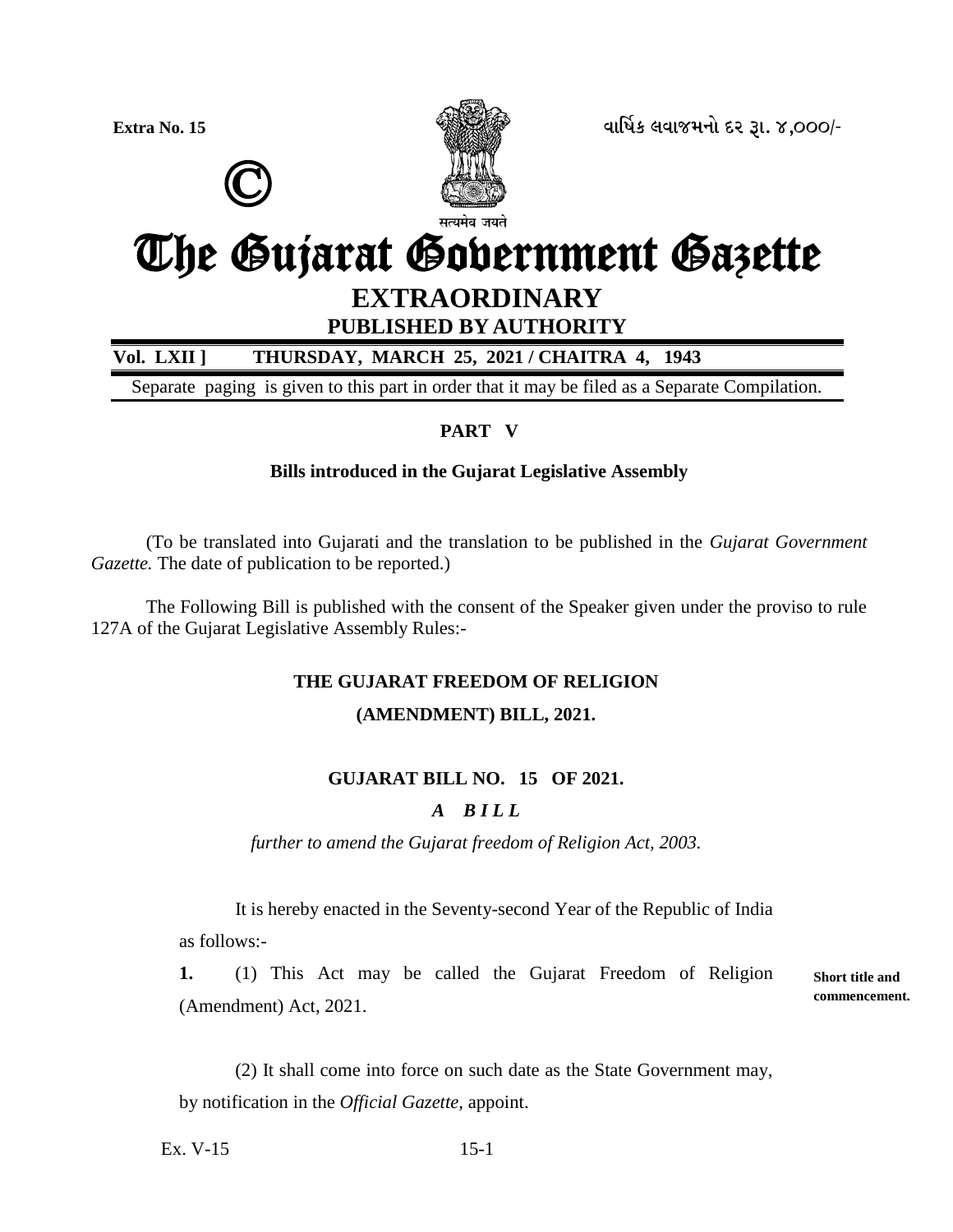#### 15-2 GUJARAT GOVERNMENT GAZETTE, EX. 25-03-2021 [ PART V

**2.** In the Gujarat Freedom of Religion Act, 2003 (hereinafter referred to as the "principal Act"), in section 2,- **Guj. 22 of Guj. 22 of 2003.**

> (1) in clause (a), after sub-clause (ii), the following sub-clause shall be added, namely:-

> > "(iii) better lifestyle, divine blessings or otherwise;"

(2) for clause (d), the following clause shall be substituted, namely:- "(d) "fraudulent means" includes misrepresentation or any

fraudulent contrivance, impersonation by false name, surname, religious symbol or otherwise;

**3.** In the principal Act, in section 3, for the words "or by any fraudulent means nor", the words "or by any fraudulent means or by marriage or by getting a person married or by aiding a person to get married nor" shall be substituted. **Amendment of section 3 of Guj. 22 of 2003.**

**4.** In the principal Act, after section 3, the following section shall be inserted, namely:- **Insertion of new section 3A of Guj. 22**

**of 2003.**

**Amendment of section 2 of** 

**2003.**

"**3A.** Any aggrieved person, his parents, brother, sister or any other person related by blood, marriage or adoption may lodge a first information report with the police station having jurisdiction, against the person for an offence committed under this Act.". **Lodging of complaint.** 

**Amendment of section 4 of Guj. 22 of 2003.** **5.** In the principal Act, the existing section 4 shall be renumbered as sub-section (1) of that section and after sub-section (1) as so renumbered, the following subsection shall be added, namely:-

> "(2) When an offence is committed under this Act, in addition to the person who actually does any act which constitutes the offence, each of the following shall be deemed to have taken part in committing the offence and shall be charged as if he has actually committed the said offence, namely:-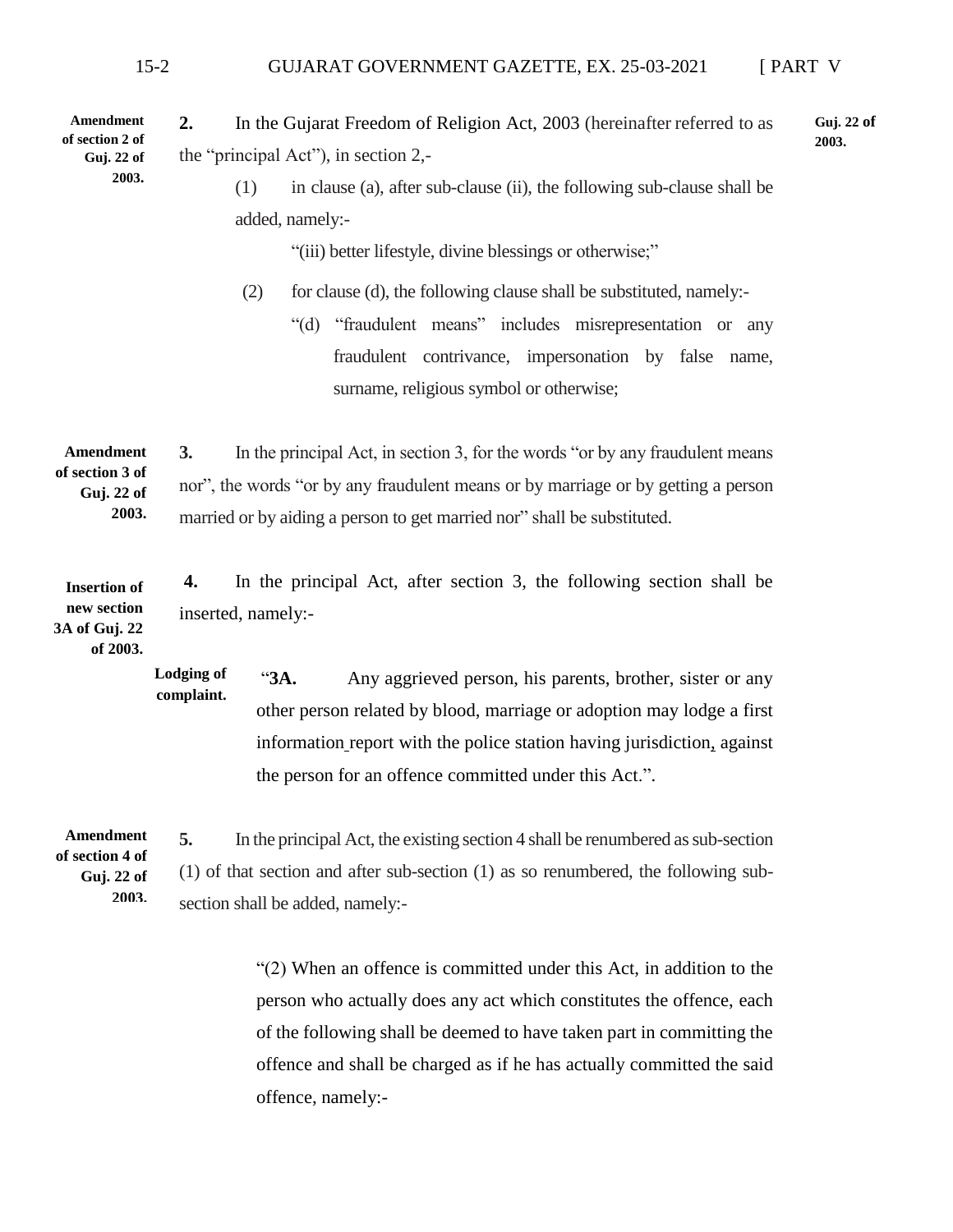- (a) a person who does or omits to do any act for the purpose of enabling or aiding another person to commit the offence,
- (b) a person who aids, abets, counsels or convinces another person to commit the offence.".

**6.** In the principal Act, after section 4, the following sections shall be inserted, namely:-

**Punishment for contravention of provisions of section 3 in case of marriage by unlawful conversion.**

**Insertion of new section 4A to 4C in Guj. 22 of 2003.**

> **"4A.** Notwithstanding anything contained in section 4, whoever contravenes the provisions of section 3, insofar as conversion by marriage or by getting a person married or by aiding a person to get married is concerned, shall be punished with imprisonment which shall not be less than three years but which may extend to five years and shall also be liable to fine which shall not be less than two lakh rupees:

Provided that if such contravention is done in respect of a minor, a woman or a person belonging to the Scheduled Castes or Scheduled Tribes, the person contravening such provision shall be punished with imprisonment which shall not be less than four years but which may extend to seven years and shall also be liable to fine which shall not be less than three lakh rupees.";

**4B**. Any marriage which is done for the purpose of unlawful conversion by the person of one religion with the person of another religion, either by converting himself/herself before or after marriage, shall be declared void by the Family Court or where the Family Court is not established, by the Court having jurisdiction to try such cases. **Marriage by unlawful conversion.**

**4C.** (1) If an institution or an organization contravenes the provision of section 3, every person who, at the time the offence **Offences by Institution or Organization.**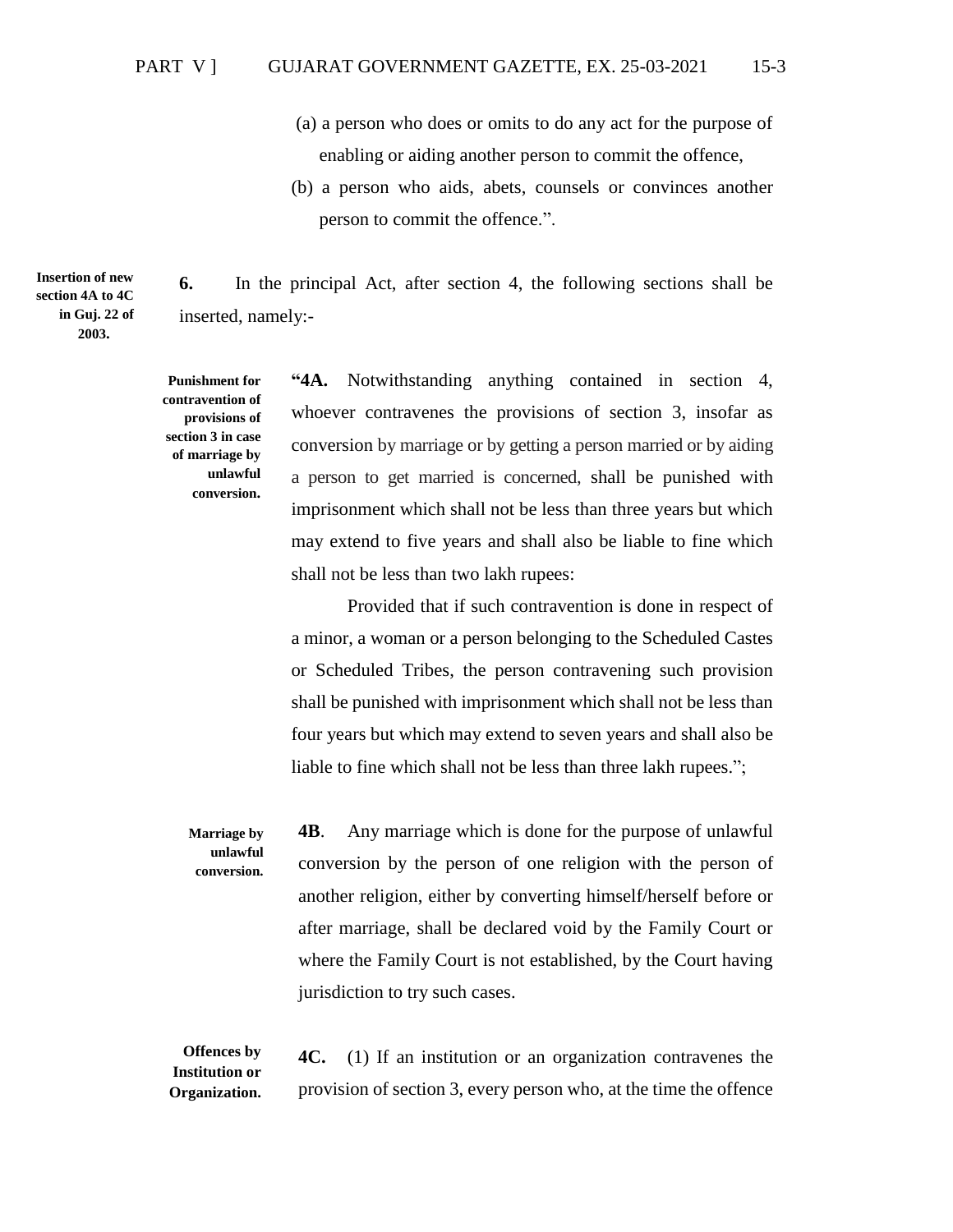was committed, was in charge of, and was responsible to, such institution or organization shall be punished with imprisonment which shall not be less than three years but which may extend to ten years and shall also be liable to fine upto five lakh rupees.";.

(2) Such institution or the organization shall not be entitled to any grant provided by the State Government.".

**7.** In the principal Act, after section 6, the following section shall be inserted, namely:- **Insertion of new section 6A in Guj. 22 of 2003.**

> "**6A.** The burden of proof as to whether a religious conversion was not effected through misrepresentation, force, undue influence, coercion, allurement or by any fraudulent means or by marriage shall lie on the person who has caused the conversion and, where such conversion has been facilitated by any person by act, omission, aid, abetment or counselling, on such other person.". **Burden of proof.**

**8.** In the principal Act, for section 7, the following section shall be substituted, namely:- **Substitution of section 7 of Guj. 22 of 2003.**

> **Offences to be cognizable and**

"**7.** Notwithstanding anything contained in the Code of Criminal Procedure, 1973, the offences under this Act shall be **non-bailable.. 2 of 1974.**cognizable and non-bailable and shall not be investigated by an officer below the rank of a Deputy Superintendent of Police.".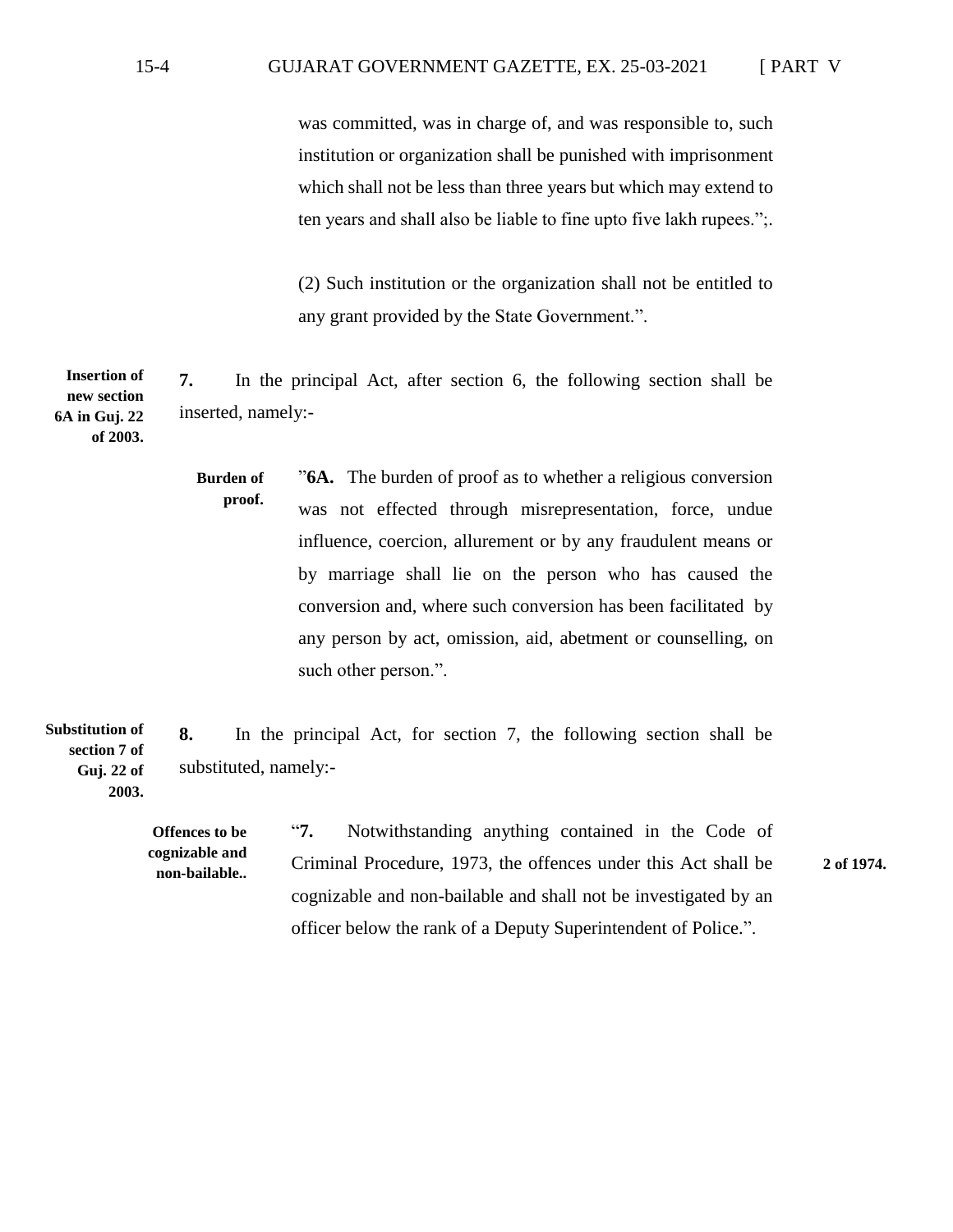#### **STATEMENT OF OBJECTS AND REASONS**

The Gujarat Freedom of Religion Act, 2003 seeks to deal with religious conversion through allurement, force or by misrepresentation or by any other fraudulent means. However, there are episodes of religious conversion promising better lifestyle, divine blessings and impersonation. There is an emerging trend in which women are lured to marriage for the purpose of religious conversion.

The salient features of the Bill are as under:

- (1) The definition of "allurement" is amended by inserting the words "better lifestyle, divine blessings or otherwise" so that the person who offers any person for better lifestyle, divine blessings or otherwise may be punished under the provisions of the said Act. The definition of "fraudulent means" is also proposed to be amended. *Clause* 2 of the Bill provides for the same.
- (2) It is considered necessary also to prohibit the forcible conversion by marriage or by getting a person married or by aiding a person to get married. Accordingly, section 3 of the said Act is proposed to be amended. *Clause* 3 of the Bill provides for the same.
- (3) New section 3A is proposed to be inserted so as to lodge a first information report with the police station having jurisdiction by an aggrieved person, his parents, brother, sister or any other person related by blood, marriage or adoption against the person for an offence committed under the Act. *Clause* 4 of the Bill provides for the same.
- (4) Existing section 4 is proposed to be amended so as to include certain persons as specified therein shall be deemed to have taken part in committing the offence in addition to the person who actually does any act which constitutes the offence and shall be charged as if he has actually committed the said offence under the said Act. *Clause* 5 of the Bill provides for the same.
- (5) New section 4A provides for punishment for contravention of provisions of section 3 in respect of the sole purpose of conversion by marriage or by getting a person married or by aiding a person to get married. *Clause* 6 of the Bill provides for the same.
- (6) Certain other provisions such as marriage by unlawful conversion, offences by institution or organization and burden of proof are also proposed to be inserted.
- (7) Existing section 7 of the said Act also proposed to be substituted so as to make the offences cognizable and non-bailable as also it